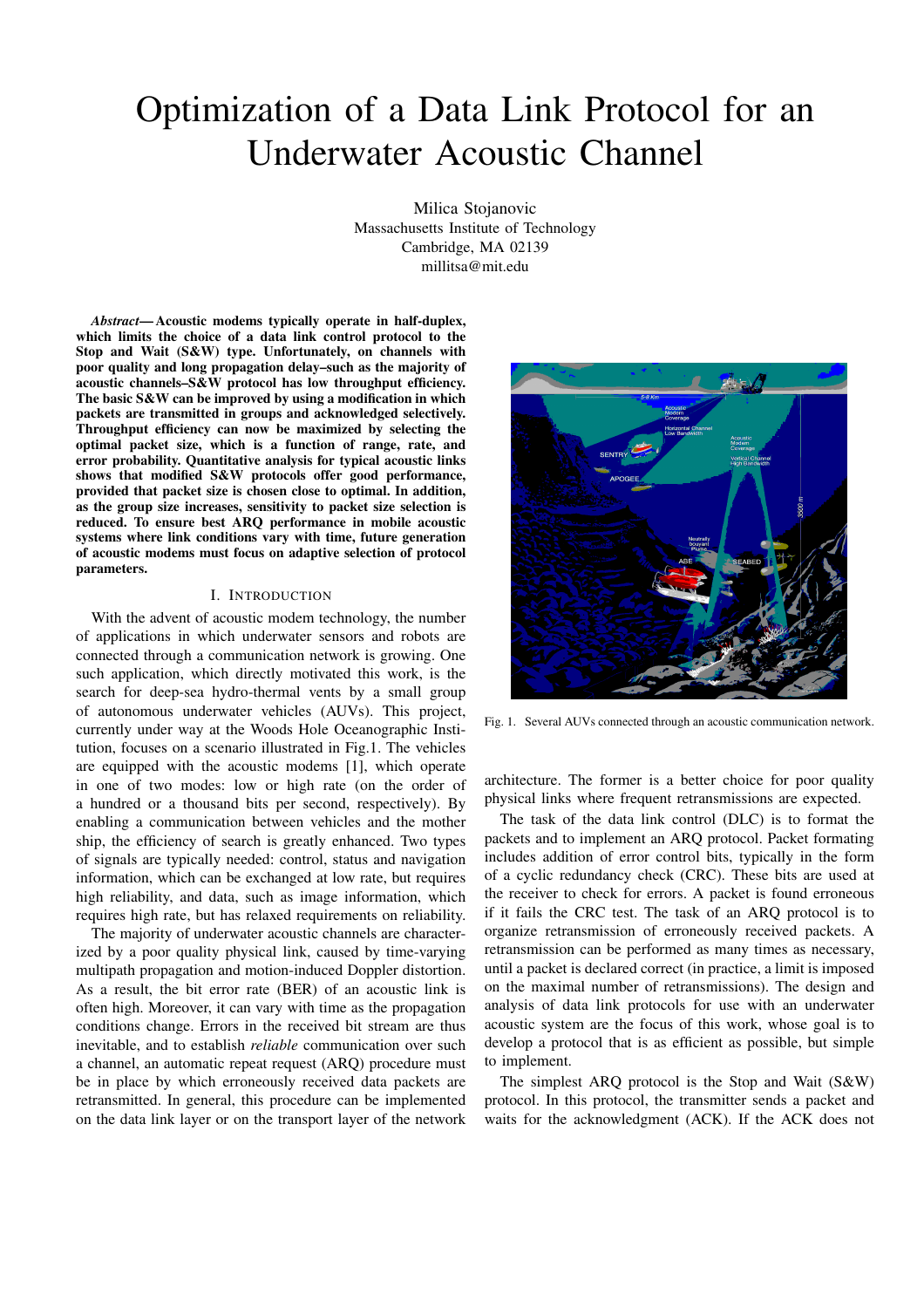arrive in a pre-specified amount of time, called the time-out, or a negative acknowledgment arrives, the packet is retransmitted. When the ACK arrives, the transmitter moves on to a new packet. The S&W protocol is well suited for half-duplex operation, which is the mode typically supported by current acoustic modem technology. However, it has poor efficiency on links where the propagation delay is long compared to the packet size (which notably is the case for underwater acoustic channels). The efficiency of an ARQ protocol is measured by the time spent in waiting, and it can be improved if the idle interval between packet transmissions is used to transmit new packets. This is the idea behind the continuous transmission protocols–the Go Back N and the Selective Repeat Protocol [2]. However, as the acknowledgments arrive while new packets are being transmitted, these protocols require full-duplex operation. Hence, despite its low efficiency, S&W protocol appears to be the method of choice for current implementations (e.g., [3]).

To satisfy the half-duplex requirement, but increase the efficiency of the S&W scheme, several versions of this method have been proposed in the past [4]-[7]. These protocols focus on transmission of blocks of packets, rather than a single packet, thus making better utilization of the time spent in waiting for the acknowledgments.

The efficiency of the S&W protocol depends on the packet size, the link delay, and the packet error rate in such a way that there exists an optimal packet size for which the efficiency is maximized [2]. In a terrestrial wireless channel, this optimization is mostly influenced by the link quality, i.e. BER, as the link delay is negligible. In a satellite channel, the link delay becomes significant due to the long distance traveled. In underwater acoustic channels, the ARQ efficiency is limited by both the poor BER performance and the long delay, which is caused here by the low speed of sound propagation (1500 m/s) rather than by long distance. Hence, the worst properties of both radio worlds–poor quality of terrestrial links and high latency of satellite links–seem to combine in an underwater acoustic channel, casting the problem of data link protocol optimization in a new framework.

The practical significance of the fact that it is possible to maximize efficiency of an ARQ scheme by controlling the packet size has been recognized recently, and several algorithms for adaptive adjustment of the packet size in systems where link conditions vary with time have been proposed [8]-[10]. The main idea of these algorithms is to estimate the instantaneous BER and adjust the packet size accordingly (the propagation delay is usually neglected, as these algorithms are suited for terrestrial radio channels). In [8] and [9] a previously-constructed look-up table is used to select the packet size from several available values, while the method of [10] is fully adaptive. Simulation studies show that significant improvement can be achieved on channels whose instantaneous BER is highly variant (e.g., Rayleigh fading channels). Adaptive packet size adjustment has also been considered for optimizing *routing* efficiency [11], which represents another aspect of cross-layer network optimization.

In this paper, statistical analysis of protocol efficiency is carried out for a class of S&W protocols, leading to the optimal packet size which is evaluated as a function of range, bit rate, and expected bit error probability for typical underwater channels. The paper is organized as follows. In Sec.II, an overview of S&W protocols is given. Sec.III contains optimization analysis, whose results are discussed in Sec.IV. Finally, Sec.V summarizes the conclusions.

### II. OVERVIEW OF STOP AND WAIT PROTOCOLS

Several variants of the basic S&W retransmission strategy have been proposed over the years, with the common goal of increasing the throughput efficiency. Among the first versions is Sastry's scheme [4] in which whenever a retransmission is needed, not one, but several copies of the same packet are sent. Another retransmission is then needed only if *all* copies are received in error; otherwise, a new packet may be sent. In this manner, the delay caused by repeated transmissions is reduced. This scheme was generalized in [5] where a different number of copies is used for each new retransmission. In essence, these schemes represent a form of repetition coding.

In a version due to Morris [6], the transmitter sends a group of M packets and waits for the acknowledgment. The receiver checks each packet individually and sends the acknowledgments in a group. Those packets that are negatively acknowledged are placed in the new group of M packets for transmission during the next cycle. In this manner, as many as M packets can be transmitted during one roundtrip time, and, hence, the throughput efficiency is increased. However, if ordered delivery of packets to the upper layer is needed, the receiver has to store the packets until they can be rearranged. In the scheme proposed by Turney [7], the transmitter also sends out a group of  $M$  packets and waits for the acknowledgment, but only those packets that are negatively acknowledged are retransmitted in the next cycle, i.e. no new packets are added. The receiver now does not need the capability to buffer more than M packets for ordered delivery.

Additional improvement of a retransmission strategy can be achieved by dedicated design of an error correction code (hybrid ARQ) and packet combining, whereby the receiver does not discard erroneously received copies of a packet, but uses them to achieve a form of time-diversity and exploit the coding gain.

We focus here on three types of S&W protocols: the basic S&W protocol, called S&W-1, and the two protocols [6] and [7] which involve group transmission of up to  $M$  packets, called S&W-2 and S&W-3, respectively. Obviously, S&W-1 represents a special case of either S&W-2 or S&W-3 when  $M=1$ .

We assume that each packet consists of a total of  $N =$  $N_d + N_{oh}$  bits, where  $N_d$  is the number of data bits, and  $N_{oh}$ represents packet overhead. At a minimum,  $N_{ab}$  equals the number of bits used for CRC. Thus, the packet duration is  $T_p = NT$ , where  $T = 1/R$  is the bit (symbol) duration and  $R$  is the bit (symbol) rate. Each group of packets (or each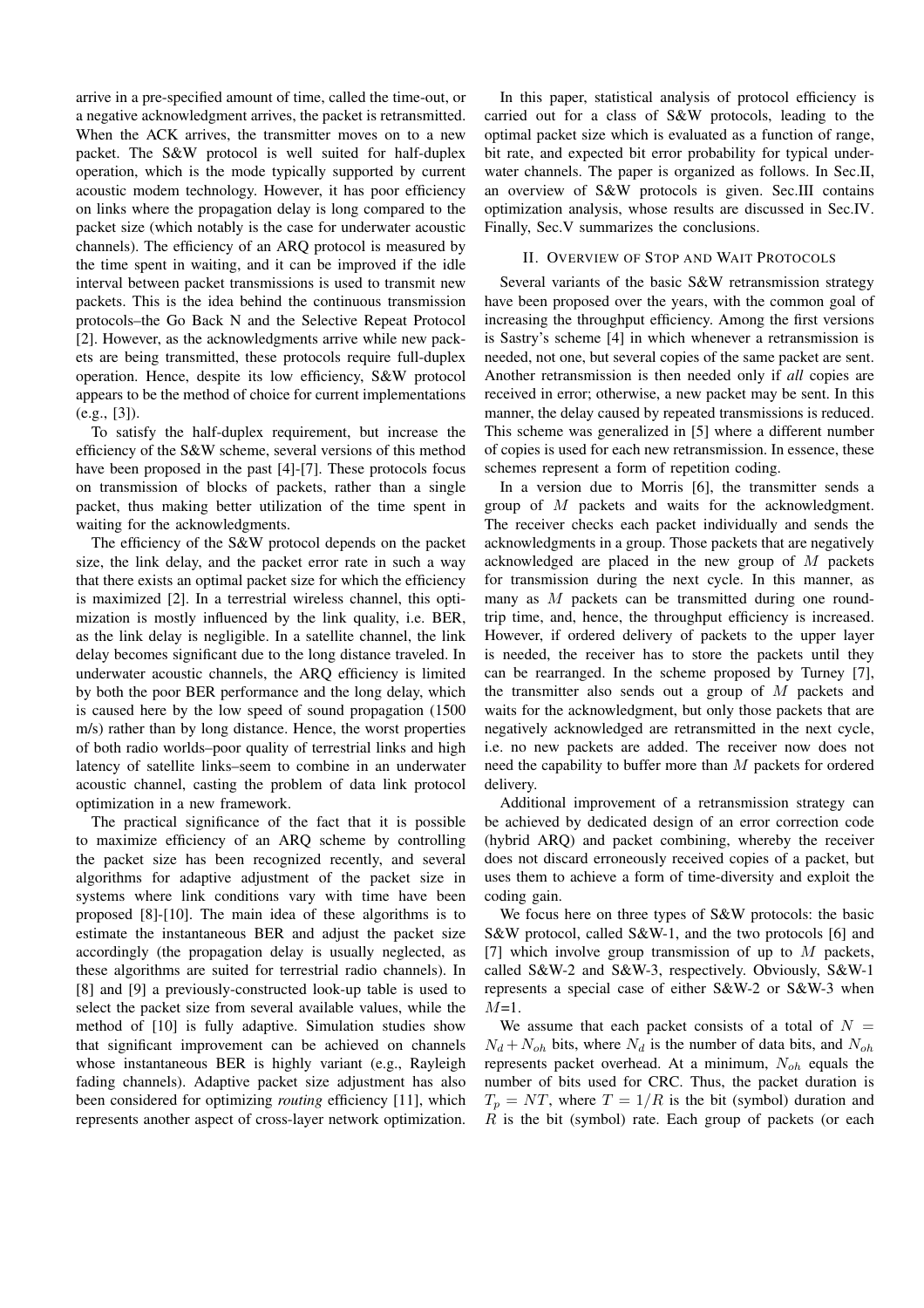packet if transmitted alone) is preceeded by a synchronization preamble of duration  $T_{sync}$ .

The communication link introduces a propagation delay  $T_d = l/c$ , where l is the distance between the transmitter and receiver, and  $c=1500$  m/s is the nominal speed of sound underwater. Thus, the total time needed for transmission of a group of  $m$  packets and reception of the corresponding group of acknowledgments is

$$
T(m) = m(T_p + T_{ack}) + T_w \tag{1}
$$

where

$$
T_w = 2(T_{sync} + T_d)
$$
 (2)

is the total waiting time, and the duration of an acknowledgment is usually negligible with respect to the packet duration,  $T_{ack} \ll T_p$ .

For best efficiency, the time-out of an S&W protocol transmitting a group of  $m$  packets should be equal to the round-trip time  $T(m)$ . For simplicity of analysis, we assume that this is the case, keeping in mind that a slightly greater value will be used in practice.

### *A. S&W-1*

The throughput efficiency of an ARQ protocol is defined as the ratio of useful packet time and the total time spent on the average for a successful packet transmission. The average is taken over the number of retransmissions. If by  $p$  we denote the probability of packet error, the average time needed to transmit one packet successfully using S&W-1 is given by [2]

$$
T_1 = \frac{1}{1 - p} T(1) \tag{3}
$$

The efficiency is obtained as

$$
\eta_1 = \frac{N_d T}{T_1} = (1 - p) \frac{N_d T}{T(1)} \tag{4}
$$

*B. S&W-2*

The S&W-2 protocol can be regarded as M S&W-1 protocols operating in parallel. Each S&W-1 has a time-out equal to  $T(M)$ , and a packet error rate is still equal to p. Hence, the average time needed to successfully transmit a packet on one of M links is  $T(M)/(1 - p)$ . Because the M links operate in parallel, a total of  $M$  packets are transmitted successfully during this time. The resulting throughput efficiency is

$$
\eta_2 = (1 - p) \frac{M N_d T}{T(M)} \tag{5}
$$

*C. S&W-3*

The S&W-3 protocol starts out by transmitting a group of  $M$ packets. The time-out is set to allow for the round-trip  $T(M)$ . At the end of the time-out, one of the following situations will occur: no packets have been successfully received, and the transmitter remains in state " $M$ " with  $M$  packets to transmit; one packet has been successfully received, and the transmitter moves into the state " $M-1$ " with  $M-1$  packets left to transmit, etc. When the transmitter is in state " $m$ "  $(m \leq M)$  the situation is similar. Now, the time-out is set to

 $T(m)$ , and upon receiving the acknowledgment, the receiver moves into the state " $m - k$ " if k out of m packets have been positively acknowledged. The probability of this event is  $\binom{m}{k} p^{m-k} (1-p)^k$ . If we denote by  $T_m$  the average time spent in state " $m$ " then the following relation must hold:

$$
T_m = \sum_{k=0}^{m} \binom{m}{k} p^{m-k} (1-p)^k [T_{m-k} + T(m)] \tag{6}
$$

This relation can be used to find the average time  $T_M$  needed for successful transmission of a group of  $M$  packets. Setting the initial value  $T_0 = 0$ , recursive evaluation of the above expression gives

$$
T_M = \frac{1}{1 - p^M} \left[ \sum_{m=1}^{M-1} {M \choose m} p^{M-m} (1 - p)^m T_{M-m} + T(M) \right] \tag{7}
$$

The protocol efficiency is now obtained as

$$
\eta_3 = \frac{M N_d T}{T_M} \tag{8}
$$

Although there is no closed form expression for the throughput efficiency of S&W-3, it is intuitively obvious that  $\eta_2 \geq \eta_3 \geq$  $\eta_1$  (with equality for  $M = 1$ ).

#### III. PACKET LENGTH OPTIMIZATION

Throughput efficiency given in (4), (5) and (8) depends on the normalized waiting time  $T_w/N_dT$  and the packet error probability p. The probability of a packet error is given in terms of the bit (symbol) error probability  $P_e$  as

$$
p = 1 - (1 - P_e)^N \approx NP_e \tag{9}
$$

where the approximation is valid for  $P_e \ll 1$ , and we have assumed that bit errors occur independently. By increasing the packet size, better utilization of the waiting time is achieved, but the chances of having a bit error in a packet are increased. Hence, there is an optimal packet size for which the throughput efficiency is maximized. While the bit error rate is determined by the channel conditions and the modulation/detection method used at the physical layer, the packet size can be varied to maximize the efficiency.

The optimal packet size can be evaluated in closed form for S&W-1 and S&W-2 (for S&W-3 it can be found numerically). To do so, it suffices to focus on the expression (5) for  $\eta_2$  ( $\eta_1$ is its special case). The efficiency  $\eta_2$  is expressed in terms of the packet size  $N_d$  for given physical layer parameters  $P_e$ , R, and the link distance  $l$ , as

$$
\eta_2 = (1 - P_e)^{N_d + N_{oh}} \frac{N_d}{N_d + \mu} \tag{10}
$$

where

$$
\mu = N_{oh} + \frac{T_w R}{M} = \mu_0 + \frac{2}{Mc} lR
$$
 (11)

Treating the packet size as a continuous variable, its optimal value is obtained as the solution to  $d\eta_2/dN_d = 0$ , given by

$$
N_{d,opt} = \frac{\mu}{2} \left[ \sqrt{1 + \frac{4}{\mu \rho}} - 1 \right]
$$
 (12)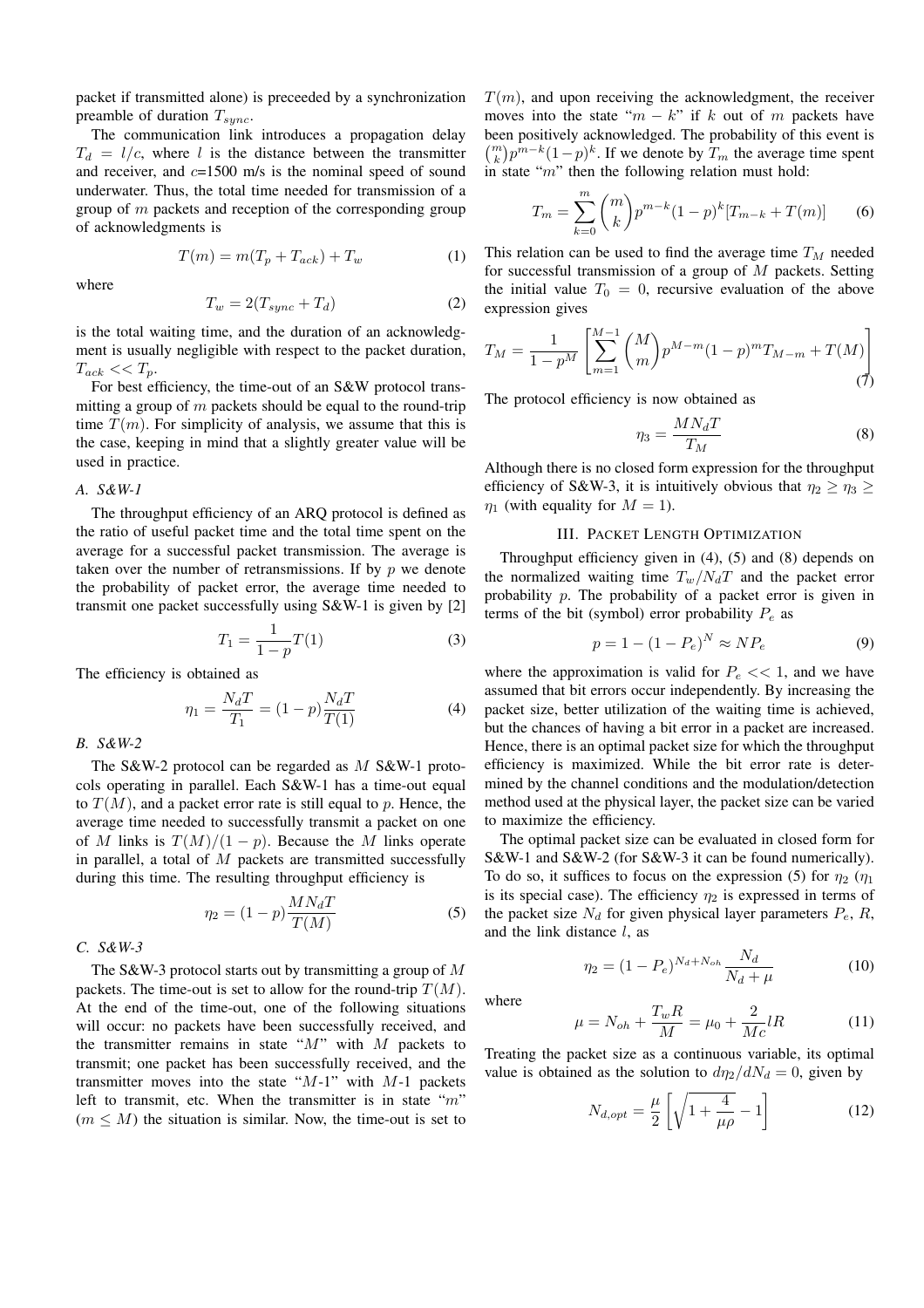where

$$
\rho = \ln \frac{1}{1 - P_e} \approx P_e \tag{13}
$$

with the approximation valid for  $P_e \ll 1$ . This packet size achieves the maximal throughput efficiency

$$
\eta_{2,max} = (1 - P_e)^{N_{d,opt} + N_{oh}} \frac{N_{d,opt}}{N_{d,opt} + \mu}
$$
 (14)

When  $\mu \rho \ll 1$ , this result can be simplified by the following approximations:

$$
N_{d,opt} \approx \sqrt{\frac{\mu}{\rho}} \tag{15}
$$

$$
\eta_{2,max} \approx e^{-\rho N_{oh}} e^{-\sqrt{\mu \rho}} \frac{1}{1 + \sqrt{\mu \rho}} \approx 1 - 2\sqrt{\mu \rho} \qquad (16)
$$

We note that the efficiency  $\eta_2$  increases with the group size  $M$ . A practical limit on  $M$  will be determined by system constraints such as storage capacity. Nonetheless, it is interesting to note that the upper bound on throughput efficiency is

$$
\lim_{M \to \infty} \eta_{2,max} \approx 1 - \sqrt{N_{oh} P_e} \tag{17}
$$

for  $N_{oh}P_e \ll 1$ . Hence, by increasing M, the problem of long propagation delay can be overcome, and the efficiency remains limited by the link quality, i.e. by the BER.

## IV. DISCUSSION OF RESULTS

Throughput efficiency as a function of packet size  $N_d$  is illustrated in Figs. 2 and 3 for the three S&W protocols using link parameters typical of several underwater channels. Fig.2 shows the efficiency for  $P_e = 10^{-3}$ . The basic S&W-1 protocol is represented in solid, while the S&W-2 and S&W-3 are represented in dashed and dotted lines, respectively. The performance of each protocol is shown for several values of the range-rate product,  $lR$ . (Note that the efficiency depends on this product through the factor  $\mu$  (11) rather than on the individual values  $R$  and  $l$ .) Typical system parameters that are of interest to the present project are low/high transmission rates  $R$  on the order of 100 bps and 1 kbps, and the link distances  $l$  between about 500 m and 5 km. Consequently, three representative values of the range-rate product were chosen:  $5 \cdot 10^4$ ,  $5 \cdot 10^5$ , and  $5 \cdot 10^6$  meter-bits/second (m-bps). The other parameters of the system are selected as  $N_{oh}=8$ ,  $T_{sync} = 16T$ , and  $M = 16$ .

Let us focus on the S&W-1 protocol first. Obviously, its usefulness is limited to situations with a low range-rate product. At higher values of the range-rate product, the S&W-1 efficiency drops to an unacceptably low level, making the effective bit rate  $R_{eff} = \eta_1 R$  practically useless. Except at very low rate  $(<100 \text{ bps})$  and very short distance  $(<500 \text{ m})$  its throughput efficiency is limited. For example, at  $R=100$  bps and L=500 m (uppermost slid curve) the efficiency does not exceed 55 %, while as the distance increases to 5 km, 25% is the maximum that can be expected. The optimal packet sizes needed to achieve these values are about 250 and 500 bits, respectively. Choosing much shorter or much longer packets will result in a serious further loss in performance. The

efficiency of S&W-1 can be improved by using either S&W-2 or S&W-3. These protocols show substantial improvement for an optimally selected  $N_d$ . As expected, S&W-2 always outperforms S&W-3, and notably so for higher range-rate products. Similarly as the basic S&W-1, S&W-2 and S&W-3 exhibit high sensitivity to the choice of packet size.

Fig.3 shows the throughput efficiency in the same framework, but for  $P_e = 10^{-4}$ . We observe that the efficiency is now higher, while the same general conclusions about the relative protocol performances still hold. It is worth noting that although the efficiency varies considerably with the packet size for all protocols considered, its shape is relatively flat for some range of packet sizes in the vicinity of optimum. This range is wider for a better quality link (lower  $P_e$ ).

The fact that there is a range of packet sizes for which near-optimal performance can be achieved is encouraging from the viewpoint of a practical implementation where only a few packet sizes could be available to accommodate varying link conditions (distance, error rate). We must also recall that the best efficiency is obtained when the time-out is set close to the round-trip time. In a mobile scenario, the distance between the transmitter and receiver changes, and so does the optimal time-out. If a fixed time-out is used, its value must be set in accordance with the maximal distance between vehicles to prevent occurrence of false time-outs. Using a greater-thannecessary time-out will cause additional loss in efficiency. If the round-trip time is estimated (which is easily performed and is also used to aid the navigation system in the present application) the time-out can be adjusted accordingly.

The optimal value of packet size is shown in Fig.4 as a function of the range-rate product for two values of the error rate,  $P_e = 10^{-3}$  and  $P_e = 10^{-4}$ . Shown in this figure are the analytical results for S&W-1 and S&W-2. The optimal packet size for S&W-3 can be obtained numerically; its value is similar to that of S&W-2 (slightly greater) and is not shown. Instead, Fig.4 shows the optimal packet size for the limiting case of S&W-2 with  $M \to \infty$ , which represents an upper bound on the maximal throughput efficiency. Maximal throughput efficiency as a function of  $lR$  is shown in Fig.5. We note that for a given  $P_e$ , increasing the group size M reduces the sensitivity of performance to  $N_{d,opt}$ .

It is interesting to use the results of Fig.4 and 5 to assess the performance of a candidate acoustic modem. For example, if an acoustic modem transmits at 100 bps over a 5 km link, using fixed size packets of 256 bits, it can achieve close-tooptimal throughput performance at  $P_e = 10^{-3}$  if transmissions are organized in groups of  $M=16$  packets. The resulting efficiency is about 65%.

The optimal packet size and the corresponding maximal efficiency as functions of the error probability  $P_e$  are shown in Fig.6 and Fig.7. These results reveal high variation of the optimal packet size with BER. Notably, this is the case with S&W-1, the fact that motivated adaptive packet size adjustment for channels with highly time-varying BER, e.g., in [10]. (Note, however, that unlike for the radio channels, the underlying fading model is often not known for acoustic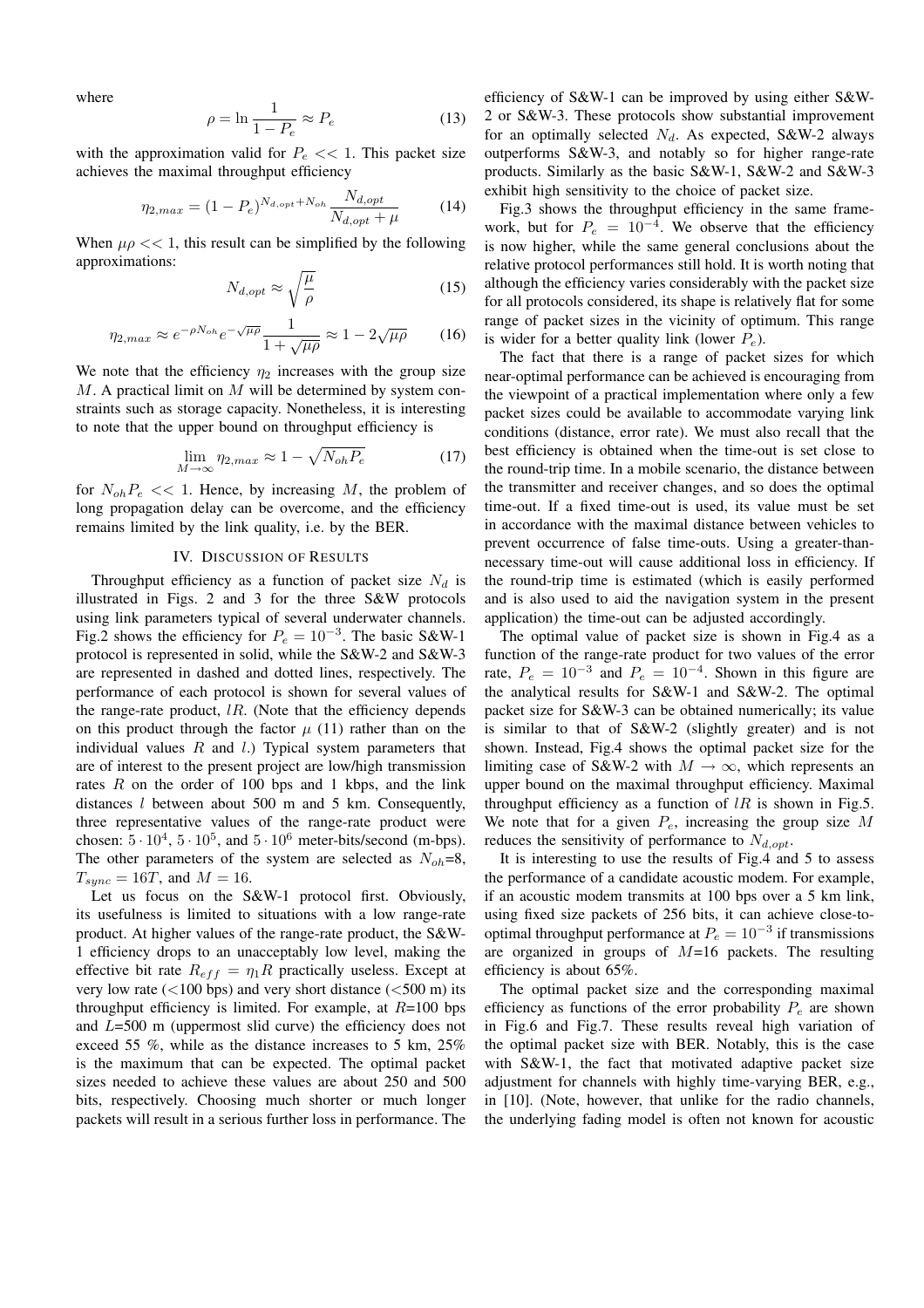channels.) The use of S&W-2 improves performance and also reduces sensitivity of the optimal packet size to both the link distance and the BER. (With an increase in  $M$ , the sensitivity to link distance can be eliminated completely.) As far as the practical system design is considered, where various factors may dictate a fixed packet size, or selection from a few different sizes, we note that good performance can be achieved with a reasonably small group size, e.g.,  $M=16$  for the system parameters considered.



Fig. 2. Throughput efficiency  $\eta$  of S&W protocols as a function of packet size  $N_d$  for varying range-rate product lR.  $P_e = 10^{-3}$ .



Fig. 3. Throughput efficiency  $\eta$  of S&W protocols as a function of packet size  $N_d$  for varying range-rate product lR.  $P_e = 10^{-4}$ .



Fig. 4. Optimal packet  $N_{d,opt}$  size as a function of range-rate product lR for  $R = 10^{-3}$  and  $R = 10^{-4}$ for  $P_e = 10^{-3}$  and  $P_e = 10^{-3}$ .



Fig. 5. Maximal throughput efficiency η*max* as a function of range-rate product lR for  $P_e = 10^{-3}$  and  $P_e = 10^{-4}$ .

# V. CONCLUSIONS

Because the acoustic modems typically operate in halfduplex, selection of the ARQ scheme is limited to the Stop & Wait class of protocols. High latency of the acoustic channel renders the basic S&W protocol extremely inefficient, and limits is usefulness to systems that transmit at low bit rate over very short distances. For a multiple-vehicle search system that is of interest to the present project, this standard protocol is not a good choice. Instead, S&W schemes based on transmitting groups of packets for which selective acknowledgments are generated should be used. Throughput efficiency of these protocols can be maximized by selecting an optimal packet size as